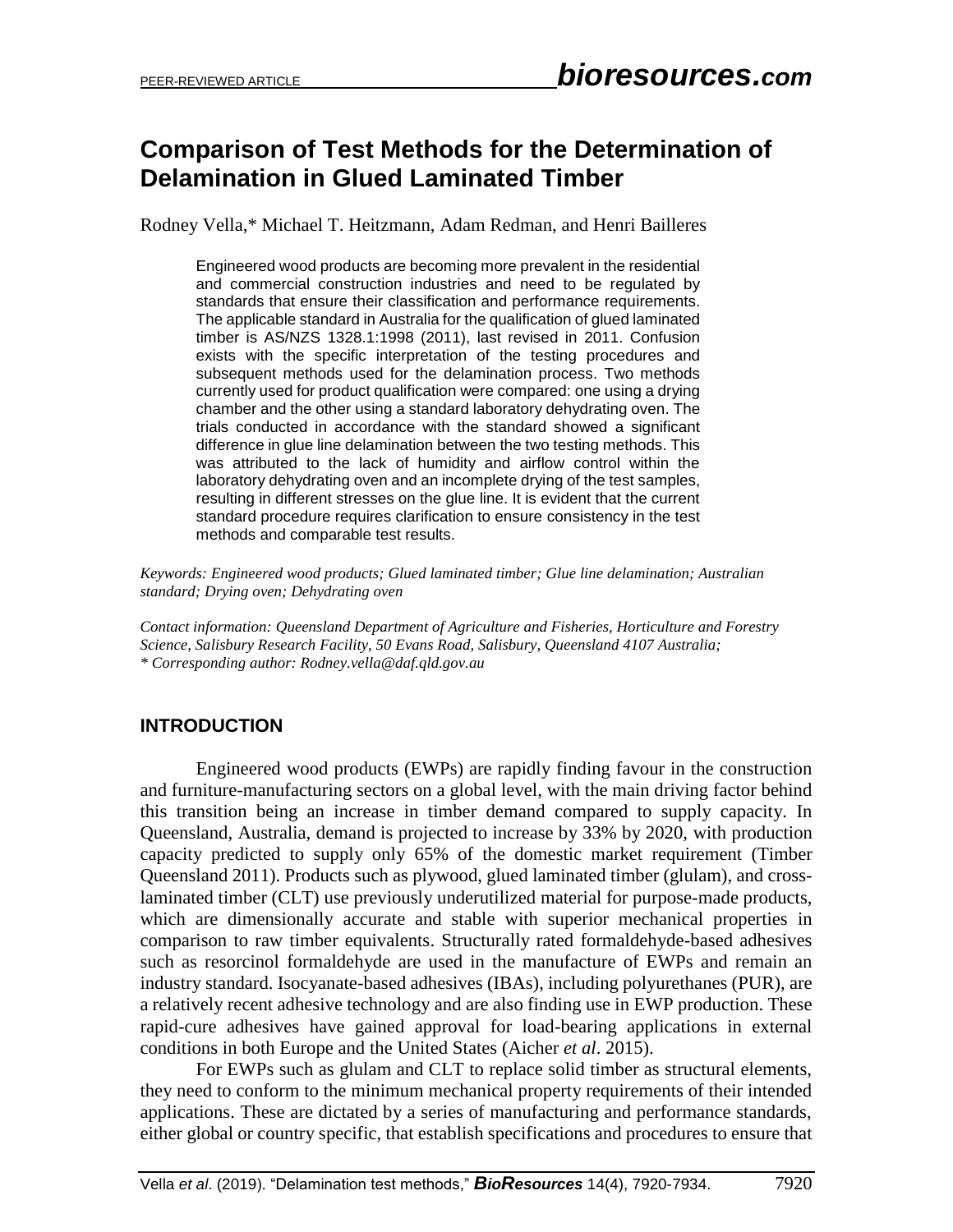products, services, and systems are safe, reliable, and consistently performing as intended. They establish the minimum requirements defining the quality and safety criteria, and they are usually adopted into legislation. Some standards that regulate the production of glued laminated timber include the international standard ISO 12580 (2007), the American standard ASTM D2559-12a (2012), the European standard BS EN 14080 (2014), and the Australian / New Zealand standard AS/NZS 1328.1:1998 (2011).

All of these standards outline the timber and adhesive requirements for glulam element production, product verification processes, qualification, and routine test procedures. Whenever a new product, a new process, or a process change, such as a new adhesive or species, is to be introduced into the market, preliminary qualification tests have to be conducted to ensure compliance. Routine tests are a means of monitoring production and are conducted as a means of quality assurance.

Both qualification and routine procedures test the bond integrity of the glulam element by the introduction of a moisture gradient within the element. This induces an associated stress gradient with high tensile stresses perpendicular to the glue line, which will either result in the fracture of the timber lamella or a delamination of glue lines if the bond strength is inadequate. Delamination is assessed as part of the individual glue line as well as the total glue line of the element. All standards involve a procedure that fully impregnates test samples with water followed by a drying cycle. While the technique for the water impregnation cycle is shared among standards, there are differences in how the drying cycles are conducted. All have similar requirements for temperature and humidity within the drying chamber, but determination of the circulating airflow varies among the standards. AS/NZS 1328.1:1998 (2011) requires test specimens to be dried for a period of 21 h to 22 h at 60 °C to 70 °C with a relative humidity (RH) not greater than 15% and a circulating air velocity over the samples of 2 m/s to 3 m/s. ASTM D2559-12a (2012) also stipulates a drying temperature of 65.5 °C  $\pm$  2 °C for a period of 21 h to 22 h, but the air circulation is defined as that which is sufficient to reduce the sample weight to within 15% of the original test specimen mass. The European standard was updated in 2004 to reflect the drying cycle of the American standard, but prior to this it was similar to the Australian standard in that it specified a required air velocity based on a time.

While maintaining the correct temperature and humidity levels within the drying chamber can be digitally monitored and controlled, measuring the air velocity (specifically, how and where to measure the air velocity within the drying chamber) has proven to be a point of confusion when testing to the AS/NZS 1328.1:1998 (2011) standard. The ambiguity on this matter has resulted in several different procedures being used to measure and set airflow within the chamber. These include determination of air velocity in an empty chamber prior to loading the samples, velocity measured in front of the samples, velocity measured between the samples, and velocity measured behind the samples. One testing body uses a laboratory dehydrating oven and has suggested that the air velocity inside the chamber is not a critical factor in the drying process but is more a means of venting excess moisture from the chamber, with velocity measured to standard requirements at the exhaust vent.

While the dehydrating oven method and drying chamber method meet the requirements of the standard through temperature control, minimised humidity, and airflow control, they do so in different ways, depending on the interpretation of the standard. This study compared the method using a standard laboratory dehydrating oven with that of a fully controlled drying chamber to determine whether there are differences in the delamination outcomes as outlined in AS/NZS 1328.1:1998 (2011).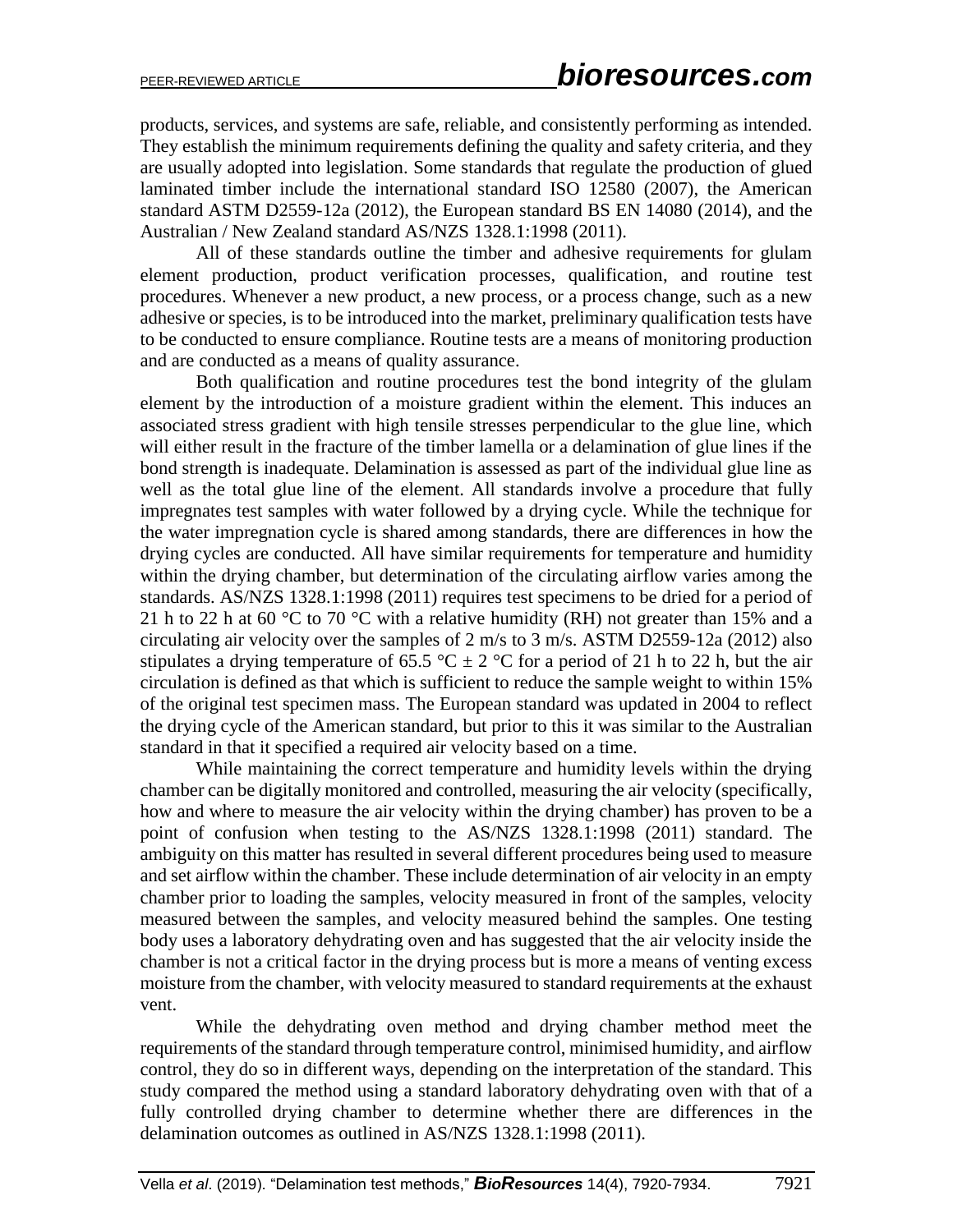#### **EXPERIMENTAL**

### **Materials**

Material supplied for the study was a randomized mix of two exotic pine plantation species, slash pine (*Pinus elliottii*) and Caribbean pine (*Pinus caribaea*). The test material comprised strength-graded Machine graded pine (MGP) 15 backsawn boards sized at 90  $mm \times 35 mm \times 5400 mm$  with an average timber moisture content of 12%. Boards that presented a high frequency of high-density late wood on the face and had minimal defects were selected for the trial. These were reduced to 400-mm lengths and allowed to condition at 20 °C and 65% RH (12% equilibrium moisture content, EMC) in a constant environment chamber until constant mass was achieved.

## **Sample Manufacture**

Eight glulam elements of six lamellae were manufactured for the study as follows. Forty-eight 400-mm-long boards were passed through a rotary planer fitted with newly sharpened blades to remove 2 mm from all contact surfaces in 0.5 mm increments. The boards were randomly presented for adhesion within 60 min of planing and adhered using a structural rated, single-component polyurethane adhesive (1C-PUR, Jowat Jowapur 686.70, Jowat Klebstoffe, Detmold, Germany). This was applied at a spread rate of 200 g/m<sup>2</sup>, applied to one contact surface in each glue line and pressed on a dual-axis gluing bench at 1.2 MPa, ensuring that the whole process did not exceed the specified open time of the adhesive. The total press time was 180 min at 20 °C and 50% ambient RH. The glulam elements had a final size of 400 mm x 190 mm x 90 mm. All samples were stored at ambient conditions for 7 d to ensure that the adhesive had achieved full cure.

The centrepoint of each glulam element was determined and marked. One side of each of the eight elements was labelled from 1 to 8, and the other side was labelled from 9 to 16. The elements were cut along the centreline to yield 16 separate test samples (Fig.3).

## **Testing Procedure**

Each test sample was treated according to the requirements of AS/NZS 1328.1:1998 (2011), Appendix C, test cycle A, as follows. A 75 mm test sub-sample was obtained from the centre of each 200 mm test sample. Each glue line was labelled from 1 to 10, and the length of each individual glue line across the grain was determined using digital calipers under a magnifying lens and recorded. Water impregnation was performed in a treatment cylinder by total immersion of the test samples in water at 20  $^{\circ}$ C and application of a vacuum at -78 kPa held for 5 min, followed by a pressure cycle of 550 kPa for 1 h. While still immersed, the vacuum/pressure cycle was repeated, resulting in a twocycle impregnation period.

Samples 1 to 8 were placed in a computer-controlled laboratory drying chamber, arranged approximately 60 mm apart, and oriented so that the end grain was perpendicular to the flow of air. The chamber was baffled to ensure that all airflow was directed over the samples. An initial airflow of 2.4 m/s was set in the centre of the sealed chamber and 50 mm in front of the samples using a vane anemometer calibrated by the National Association of Testing Authorities (NATA) (Fig. 1). Initial airflow measurements were recorded in front of each sample before starting the drying cycle. All samples were dried under constantly monitored and controlled conditions for 21 h at 65 °C and less than 15% RH, with an air velocity of 2.4 m/s. Both temperature and RH were monitored over the duration of the run with two HOBO MX1101 temperature/RH data loggers (Onset Computer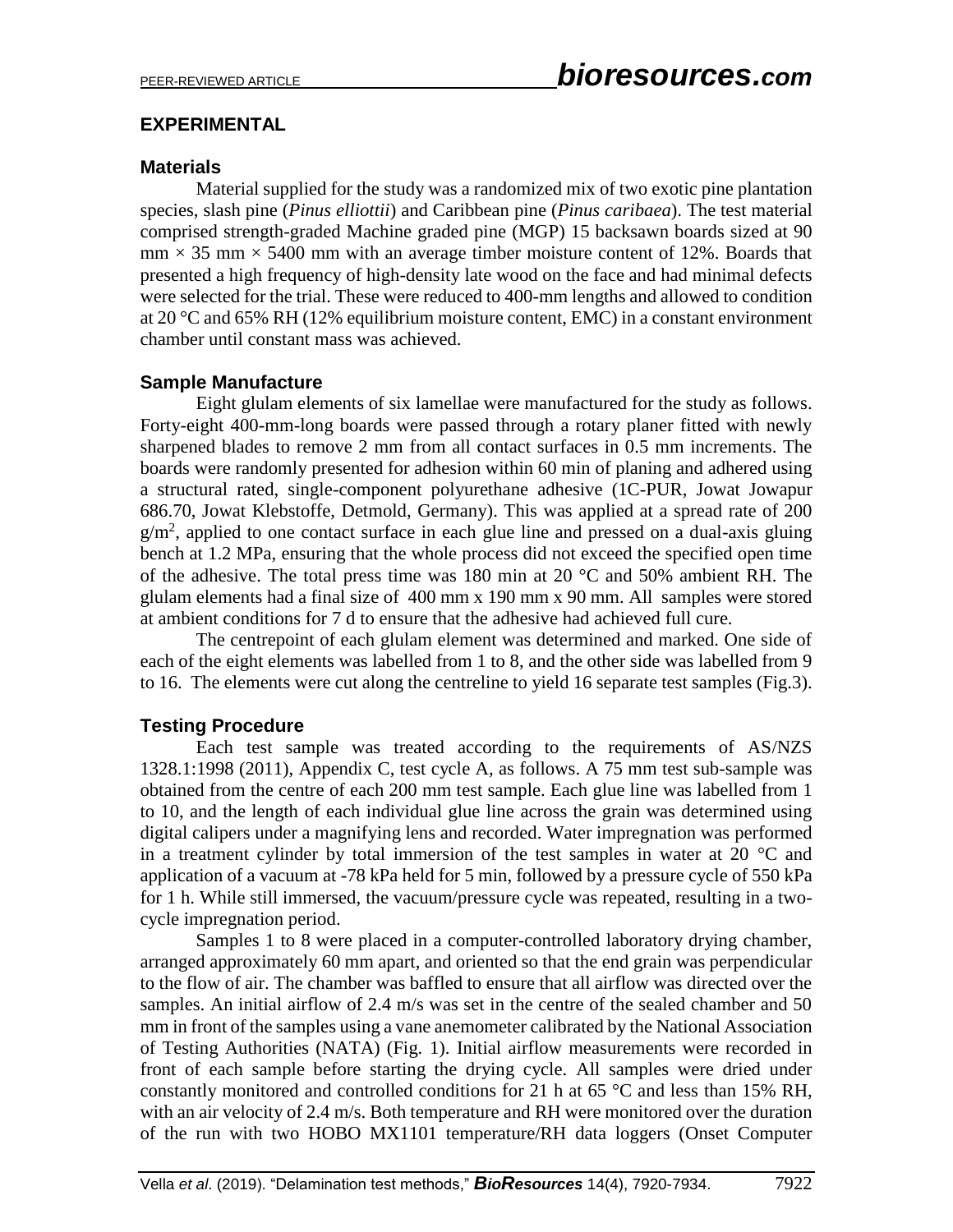Corporation, Bourne, MA, USA). These were placed in the centre of the chamber at two locations within the airflow, 100 mm in front of the samples, and 100 mm behind the samples, and set to log at 5-min intervals. The water impregnation and drying cycles were performed twice before the samples were inspected for delamination, as outlined in AS/NZS 1328.1:1998 (2011).



**Fig. 1.** Airflow measured in dehydrating oven with flow controlled through exhaust vent

Samples 9 to 16 were dried in a Thermoline Scientific TO-235F laboratory dehydrating oven (Thermoline Scientific, Wetherill Park, NSW, Australia) with the temperature control set at 65 °C. Four rack shelves were evenly placed in the oven chamber, and two samples were placed on each shelf approximately 300 mm apart. Air velocity was measured at the exhaust vent of the kiln until a final exhaust velocity of 2.64 m/s was achieved. Adjustment was *via* an adjustable flap on the air inlet fixture. Initial airflow measurements were recorded at three locations (left, centre, and right) on each shelf before starting the drying cycle (Fig. 2).



**Fig. 2.** Airflow measured in dehydrating oven with flow controlled through exhaust vent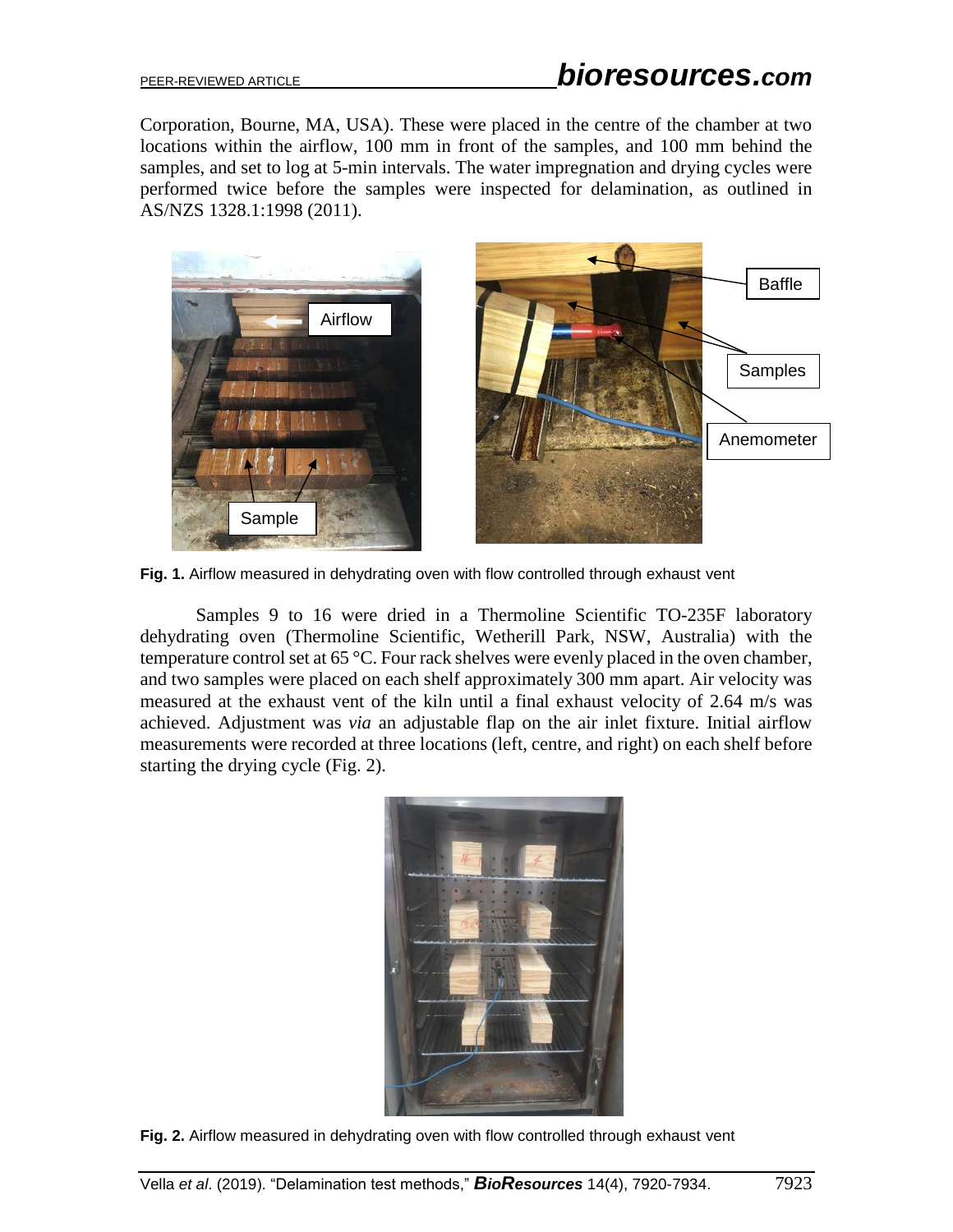All samples were dried for 21 h at 65  $^{\circ}$ C, with no control of RH. Both temperature and relative humidity were monitored with three HOBO MX1101 temperature/RH data loggers (Onset Computer Corporation, Bourne, MA, USA). These were placed in the centre of the top, middle, and lower shelves and set to log at 5-min intervals. The water impregnation and drying sequence was repeated twice before the samples were inspected for delamination as outlined in AS/NZS 1328.1:1998 (2011). A schematic representation of the sample manufacture and testing process is shown in Fig. 3.



**Fig. 3.** Sample manufacture and testing process

Delamination of gluelines was measured within 1 hour of completion of the drying cycle using digital calipers and an illuminated desk stand magnifier. Delamination was considered to be areas with an open glueline that was as a result of adhesive failure. Delamination on areas of defects, such as knots and knotty areas, were not measured and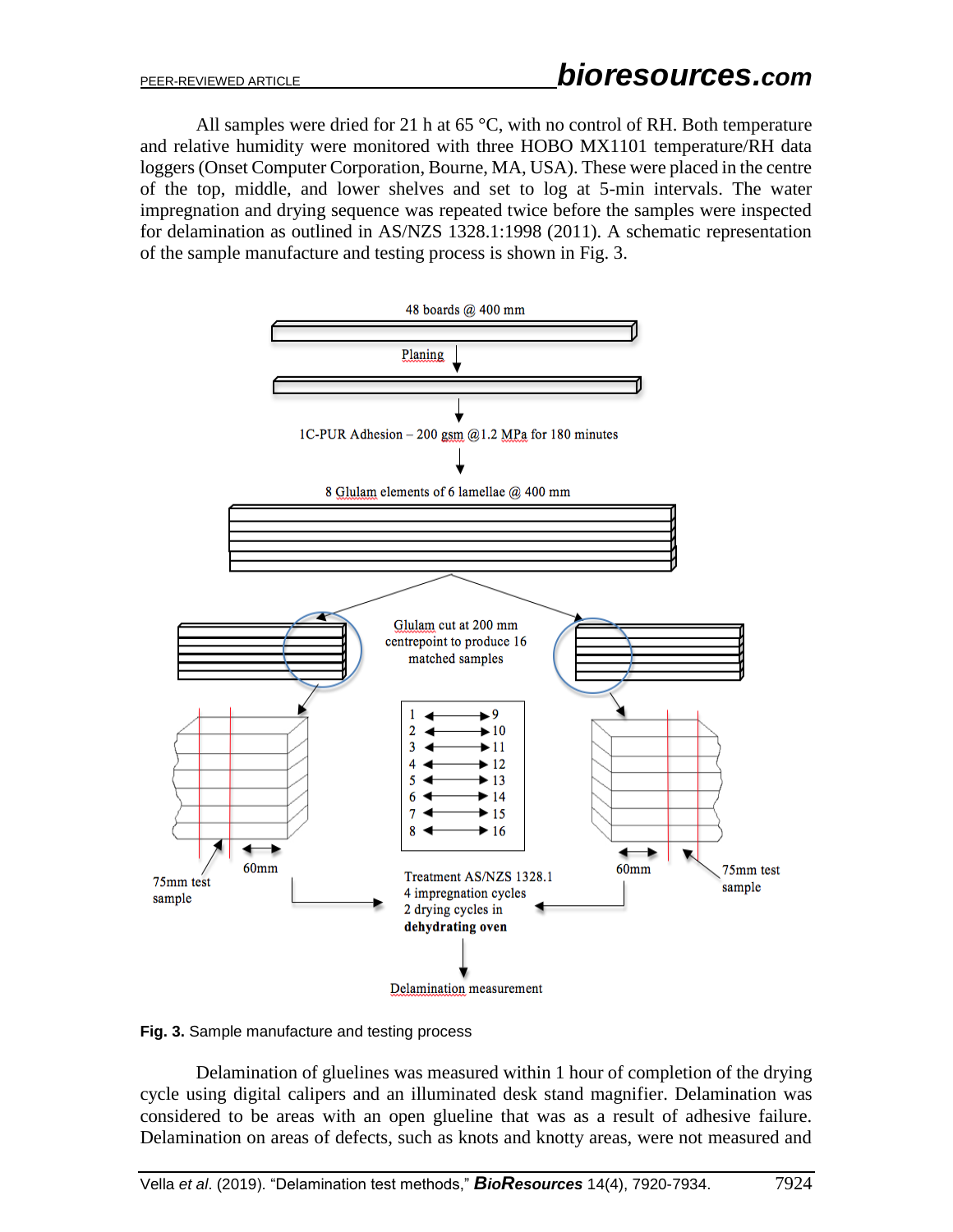were excluded from the assessment. Delamination as a result of timber fiber failure, checking, or other causes was also not included in the measurements of calculations.

The acceptance criteria established in the standard for a Type 1 adhesive delamination test allow a maximum delamination of 40% for each individual glue line and no more than 5% total delamination of the sum of all glue lines. An extra test cycle should be performed if the total delamination is greater than 5% but less than 10%. The total delamination percentage should not exceed 10% after this final cycle for the sample to pass.

#### **Moisture Content Determination**

After delamination measurements were completed, moisture content determination samples were removed from two positions within each of the 16 glulam elements. A 15 mm cube was cut 15 mm from the bottom edge of the bottom lamella at a position 35 mm in towards the centre, along the grain. A second 15-mm cube was obtained from the centre of the glulam element, also 35 mm in, along the grain (Fig. 4). After initial weights for each block were recorded, all samples were placed in a dehydrating oven at 103  $^{\circ}$ C overnight.

The samples were allowed to cool in a desiccator before obtaining an oven-dry mass. All samples were then returned to the dehydrating oven at 103  $^{\circ}$ C and dried for a further 2 h. After cooling in a desiccator, the samples were weighed, ensuring constant mass and comparing to the previous oven-dry weight (in accordance with AS/NZS 1080.1:2012 (2012).



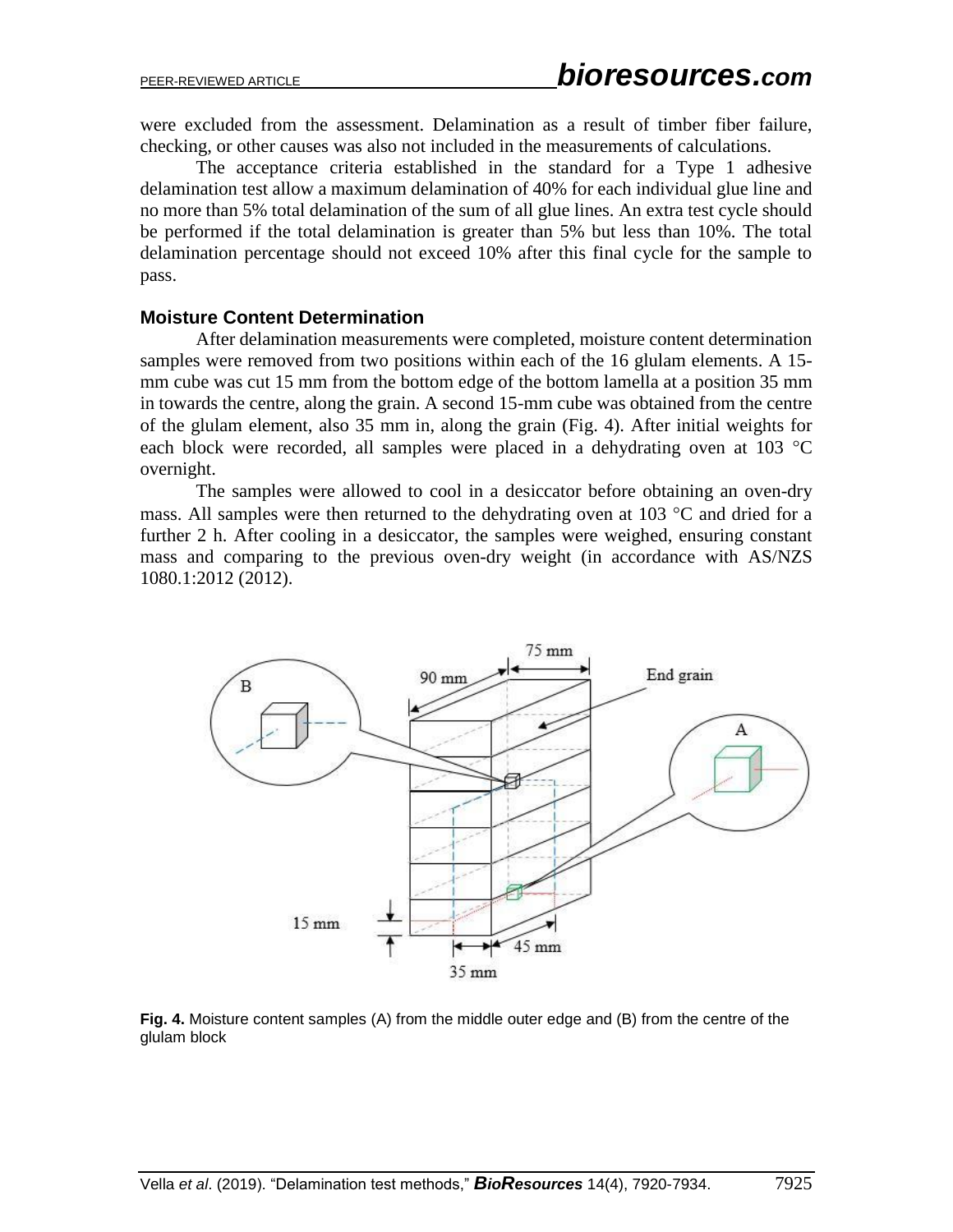## **RESULTS AND DISCUSSION**

Comparison of airflow measurements within the loaded chambers revealed a distinct difference in the measured air velocities of the two drying methods. The computercontrolled drying chamber delivered a consistent airflow across all samples, ranging from 2.15 m/s to 2.56 m/s, within the parameters set out by the standard. The dehydrating oven showed a much less consistent airflow throughout the chamber. Greater velocities were measured along the left side of the chamber where the air entered the oven, while lower velocities were recorded along the right side of the chamber. The lowest velocities were recorded in the centre of the chamber, with the bottom of the oven registering no airflow (Fig. 5). None of the velocities measured in the dehydrating oven met the requirements of the standard.



**Fig. 5.** Measured air velocities in (a) drying chamber and (b) dehydrating oven

Although the temperatures of the drying chamber and the dehydrating oven were well controlled within the parameters of the standard (Fig. 6), the RH recorded over the treatment period showed a marked difference in the regulation capacities of the two methods, as displayed in Fig. 7. The drying chamber accurately controlled the temperature and humidity within the standard's specifications. As expected, the dehydrating oven accurately controlled the temperature but was outside of the limits specified in the standard for the RH, which should remain less than 15% during the treatment period. Instead, the RH was at 26% when the drying cycle began and did not decrease below 15%, as required by the standard, until 12 h into the drying cycle. This indicates that the humidity was not adequately evacuated, possibly due to the high water content and high evaporation rate of the specimens.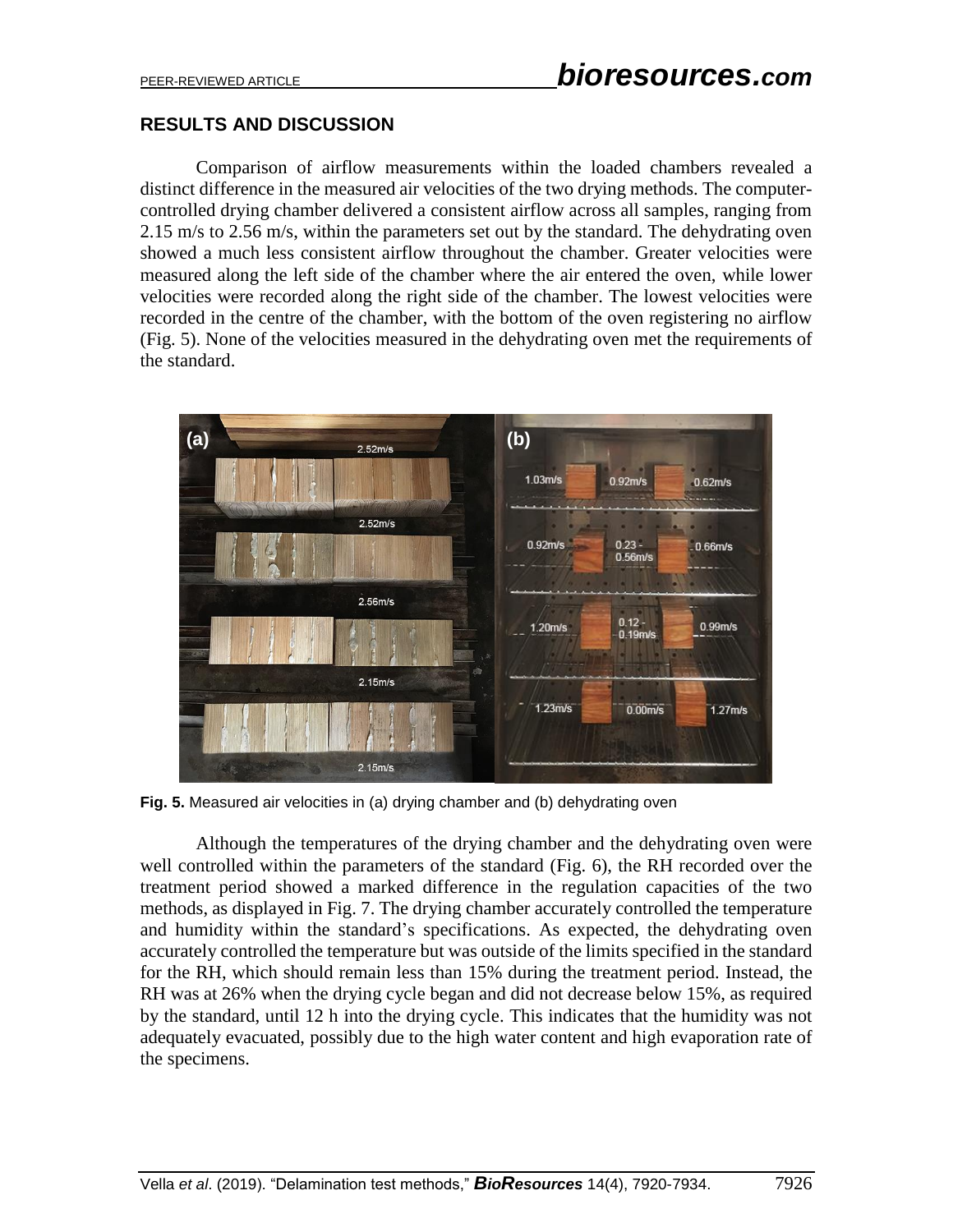

#### **Temperature Comparison**

**Fig. 6.** Temperature comparison between the drying chamber and the dehydrating oven over the 21-h trial





The delamination results of the matched samples from the two different drying methods reveal noticeable differences, as shown in Table 1 and Fig. 8. Only one of the specimens in the drying chamber exceeded the maximum allowable delamination of 40%,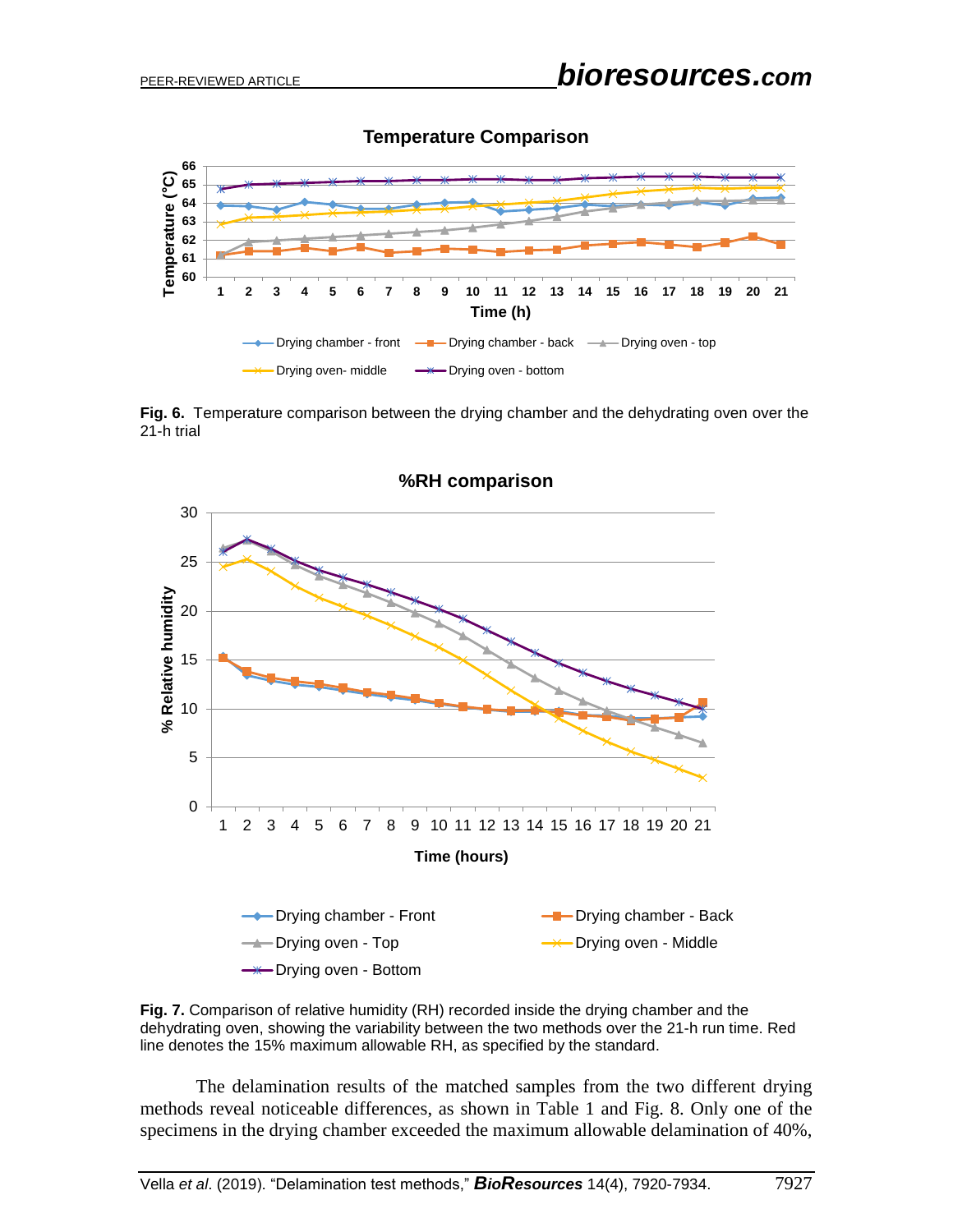but it also exhibited a high overall level of total delamination. Overall, 50% of the glulam specimens placed in the drying chamber passed the requirements for both maximum delamination percentage and total delamination percentage. Although all the specimens dried in the dehydrating oven achieved maximum delamination percentages less than the 40% outlined in the standard, none of them passed the requirement for total delamination percentage. The average total delamination percentage was 18% for the dehydrating oven, while it was 7.4% for the drying chamber.

|                          | <b>Drying Chamber</b>               |                                   |              | Dehydrating Oven                    |                                   |              |
|--------------------------|-------------------------------------|-----------------------------------|--------------|-------------------------------------|-----------------------------------|--------------|
| Sample<br><b>Numbers</b> | Maximum<br>Delamina-<br>tion $(\%)$ | Total<br>Delamina-<br>tion $(\%)$ | Out-<br>come | Maximum<br>Delamina-<br>tion $(\%)$ | Total<br>Delamina-<br>tion $(\%)$ | Out-<br>come |
| 1 and $9$                | 7.3                                 | 4.1                               | Pass         | 16                                  | 18.4                              | Fail         |
| 2 and 10                 | 9.8                                 | 5.2                               | Fail         | 15.2                                | 16.2                              | Fail         |
| 3 and 11                 | 6.9                                 | 3.3                               | Pass         | 22.4                                | 14.9                              | Fail         |
| 4 and 12                 | 19.3                                | 9.2                               | Fail         | 19.9                                | 12.3                              | Fail         |
| 5 and 13                 | 12.5                                | 4.4                               | Pass         | 31.1                                | 18                                | Fail         |
| 6 and 14                 | 48.8                                | 12.7                              | Fail         | 19.1                                | 11.2                              | Fail         |
| 7 and 15                 | 10.1                                | 4.6                               | Pass         | 19.7                                | 27.7                              | Fail         |
| 8 and 16                 | 34.1                                | 15.6                              | Fail         | 26.4                                | 24.9                              | Fail         |
| Average                  | 18.6                                | 7.4                               |              | 21.2                                | 18.0                              |              |

**Table 1.** Drying Chamber and Dehydrating Oven Delamination Outcomes after Treatment to AS/NZS 1328.1:1998 (2011), Appendix C



**Fig. 8.** Comparison of total delamination results for samples in the drying chamber and in the dehydrating oven. Red line denotes 5% threshold for total delamination, as defined in the standard.

A Wilcoxon signed-rank test was conducted to determine the effect of the treatment conditions within the standard specifications on the total delamination percentage. The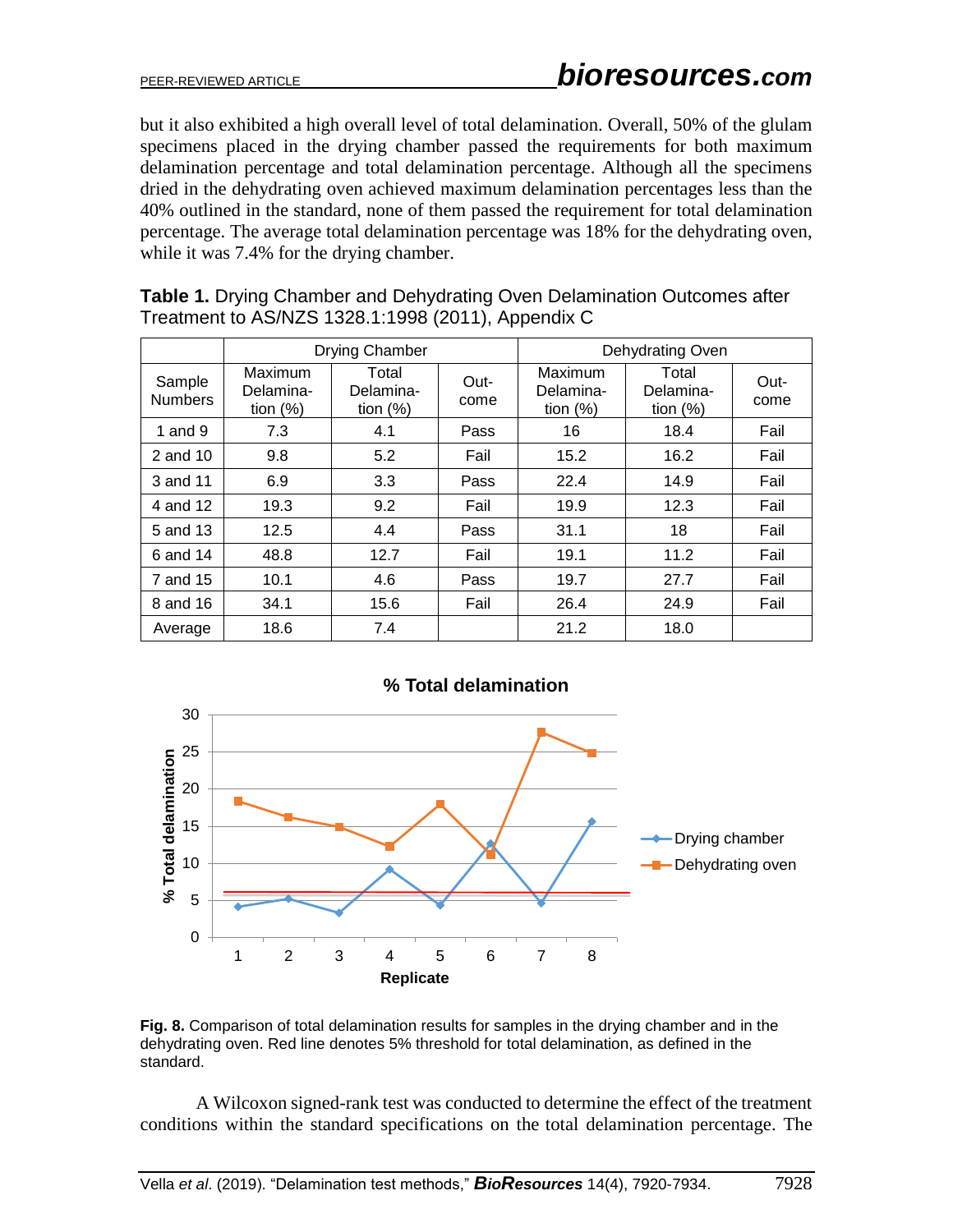differences in scores were approximately symmetrically distributed, as assessed by a histogram with superimposed normal curve. Data are medians unless otherwise stated. Of the 8 glulam specimens manufactured for the study, the dehydrating oven yielded greater total delamination in 7 specimens compared to samples placed in the drying chamber. Matched samples 6 and 14 showed similar total delamination. There was a statistically significant average median decrease in the total delamination percentage when the specimens were exposed in the drying chamber (7.4%) compared to the dehydrating oven (18.0%), resulting in an 10.6% difference  $(z = 0.017, p < .05)$ .

This outcome was unexpected, because the drying capacity of the drying chamber is far superior (with greater air velocity and better control of RH, adhering to the standard) to that of the dehydrating oven. The cause of the greater delamination in the dehydrating oven specimens was investigated by analysing the gradient of moisture content within the specimen. Table 2 and Fig. 9 show a marked moisture content difference on average and within the specimen gradient. The outer moisture content is that measured from the 15-mm blocks close to the edge of the glulam elements (Fig. 4, position A), while the inner moisture content is that obtained from the blocks taken at the centres of the glulam elements (Fig. 4, position B).

|                      | Drying Chamber       |                     |                             | Dehydrating Oven    |                      |                             |
|----------------------|----------------------|---------------------|-----------------------------|---------------------|----------------------|-----------------------------|
| Matched<br>Specimens | Position A<br>MC (%) | Position B<br>MC(%) | <b>Difference</b><br>MC (%) | Position A<br>MC(%) | Position B<br>MC (%) | <b>Difference</b><br>MC (%) |
| 1 and $9$            | 12.8                 | 6.6                 | 6.2                         | 24.8                | 18.5                 | 6.4                         |
| 2 and 10             | 13.5                 | 6.6                 | 6.9                         | 30.9                | 14.8                 | 16.1                        |
| 3 and 11             | 12.8                 | 10.9                | 1.9                         | 28.3                | 17.3                 | 11.0                        |
| 4 and 12             | 12.0                 | 10.2                | 1.8                         | 28.7                | 17.7                 | 11.0                        |
| 5 and 13             | 10.9                 | 9.9                 | 1.0                         | 27.3                | 16.6                 | 10.7                        |
| 6 and 14             | 12.4                 | 10.2                | 2.2                         | 31.0                | 20.4                 | 10.6                        |
| 7 and 15             | 12.0                 | 11.5                | 0.5                         | 24.3                | 16.9                 | 7.4                         |
| 8 and 16             | 13.3                 | 11.4                | 1.9                         | 34.1                | 19.8                 | 14.3                        |
| Average              | 12.5                 | 9.7                 | 2.8                         | 28.7                | 17.7                 | 10.9                        |

**Table 2.** Drying Chamber and Dehydrating Oven Specimen Moisture Content after Treatment to AS/NZS 1328.1:1998 (2011), Appendix C

MC – moisture content

The average outer and inner moisture contents were, respectively, 28.7% and 17.7% for the dehydrating oven specimens and 12.5% and 9.7% for the drying chamber specimens. As expected, the drying chamber showed a more effective drying capacity than the dehydrating oven due to the greater air speed on the specimen surfaces. Interestingly, the difference between the inner and outer moisture content was more than three times greater in the dehydrating oven specimens than in the drying chamber specimens. As the moisture gradient within the wood is directly related to the internal stresses placed upon the timber lamellae and ultimately the glue line, any large difference in the gradient between the outer portion and the inner portion of the glulam element will increase the stresses within the timber. This was the case with the dehydrating oven samples.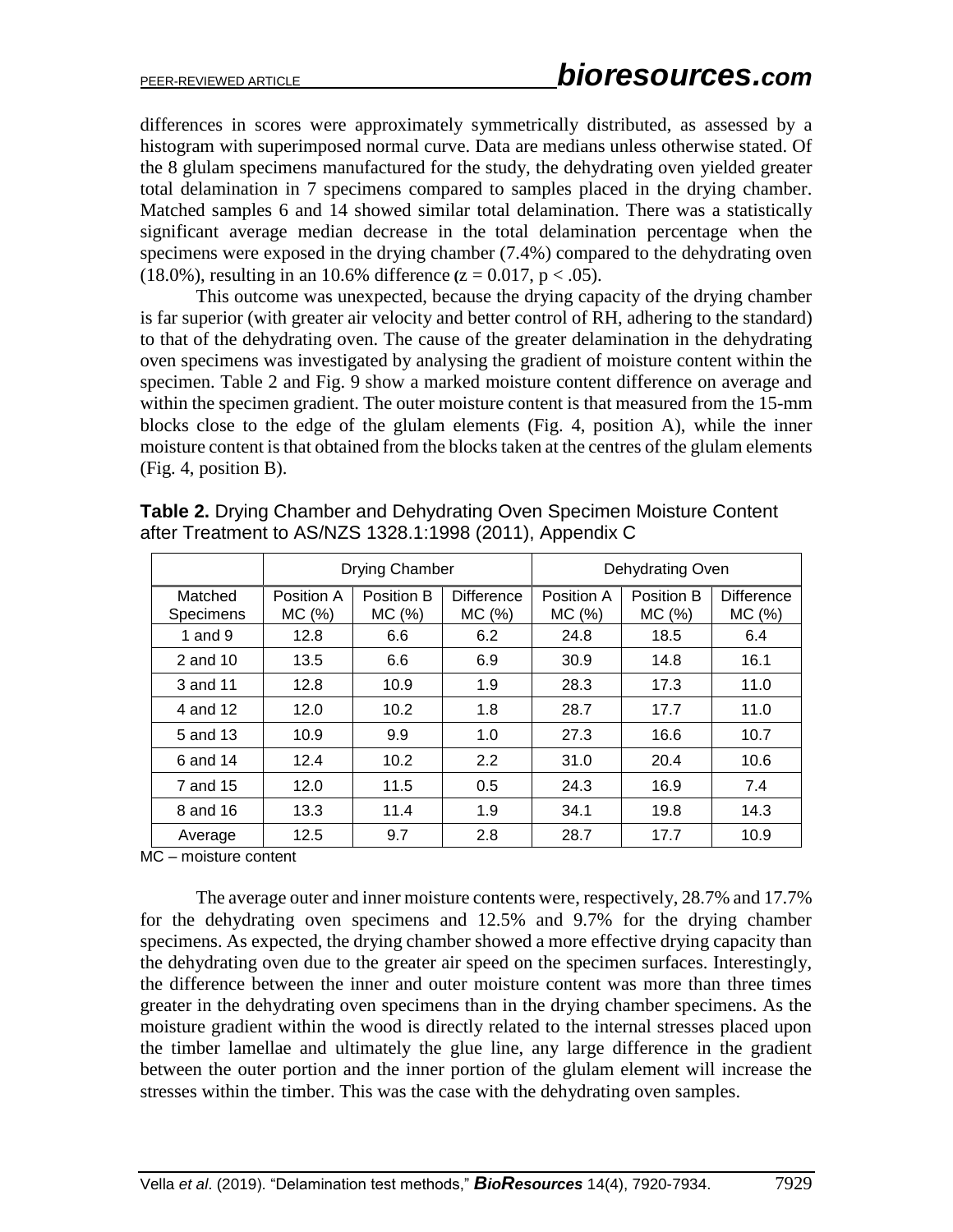

**Fig. 9.** Comparison of moisture contents determined from the outer zones of the glulam elements (position A) and the centers of the glulam elements (position B)

The lack of controlled airflow over the samples resulted in a slower drying rate of the timber. Consequently, at the end of the 21-h cycle, the samples had not dried to the same extent as those that were placed in the drying chamber. This was evident when comparing the checking patterns of the specimens exposed to the two different drying methods (Fig. 10). The specimens dried in the drying chamber exhibited checking on the fully exposed end-grain face, indicating that the timber had dried to a level below the fibre saturation point, resulting in internal stresses that caused the timber to shrink and crack. In comparison, the specimens dried in the dehydrating oven only exhibited checking on the outer perimeter, and the centre was devoid of any checking, indicating that the moisture levels in this zone were still greater than the fibre saturation point. These moisture differential stresses also became evident when the glulam elements from the two different treatments were cut from the base towards the centre. The samples from the dehydrating oven had enough stress that the timber sprang outwards when cut, in an effort to relieve the stress within the timber due to the drier external timber material. The samples from the drying chamber showed little movement at all (Fig. 11).

A Wilcoxon signed-rank test was conducted to determine the effect of the treatment conditions on the moisture content differences between the inner and outer areas of the specimens. The moisture content differences between the two treatment samples were compared for all the matched samples. Data are medians unless otherwise stated. Of the eight glulam specimens manufactured for the study, all the dehydrating oven samples showed a greater difference in moisture content between their internal and external parts compared to the drying chamber samples. There was a statistically significant decrease of the average of differences, as shown in Table 2, in the moisture content differential (on average 8.1% gap) when the specimens were exposed in the drying chamber (2.8%) compared to the dehydrating oven  $(10.9\%)$  ( $z = 0.012$ ,  $p < .05$ ).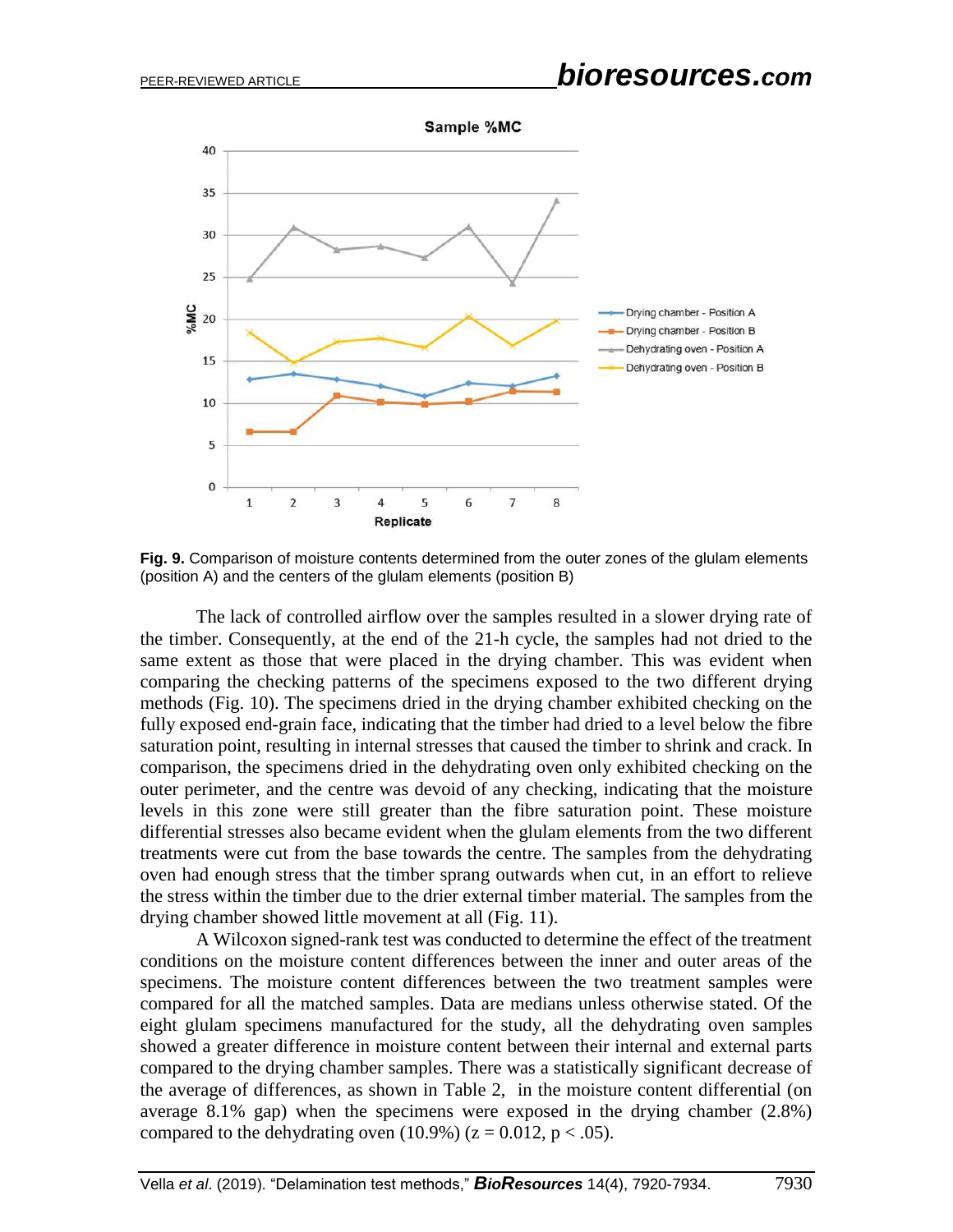

**Fig. 10.** (a) Specimens dried in the drying chamber exhibited a more uniform checking pattern than (b) those dried in the dehydrating oven. A central zone was easily identified where no checking had occurred.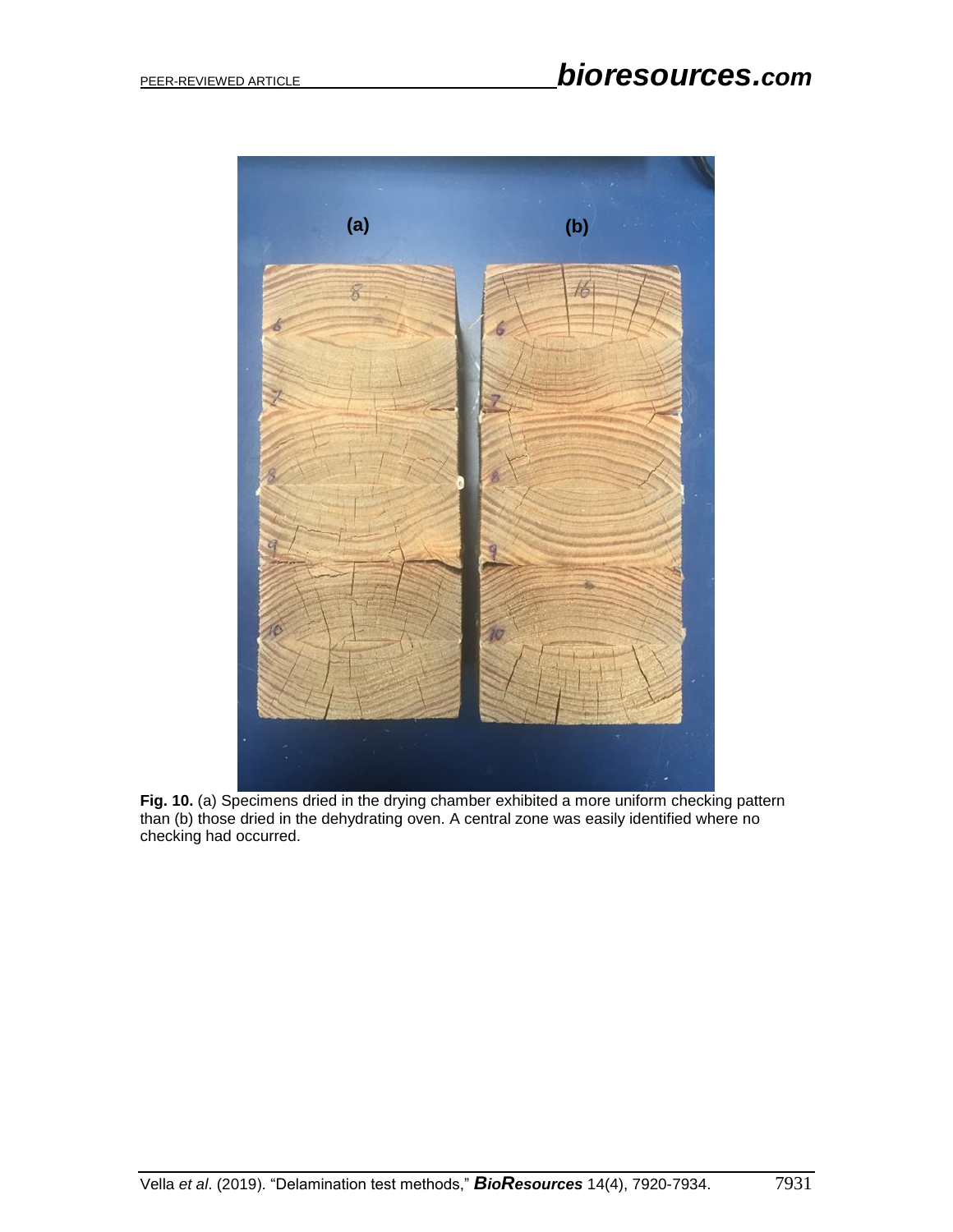# PEER-REVIEWED ARTICLE *bioresources.com*

**(a) (b)**



**Fig. 11.** (a) The specimen dried in the drying chamber showed little stress and movement in the cut due to the minimal moisture gradient. (b) The specimen dried in the dehydrating oven (right) had greater stresses within the timber, causing the cuts to open up.

Although it was evident that the dehydrating oven dried the samples at a slower rate, it is also possible that the drying chamber may cause an underestimation of the delamination. A moisture differential, resulting from the drying process, is what induces the great stresses within the timber, causing the delaminations. While the differential exists, the outer shell of the lamella is under tension due to shrinkage caused by the loss of moisture, while the inner core remains under compression due to the greater moisture content. This results in the lamella either bowing or cupping, which in turn causes stress on the glue line. If the adhesive has not created a strong bond, the adhesive will break within the glue line, which is classified as a delamination. A well-bonded glue line, in contrast, will cause the timber to crack, resulting in timber failure in the glue line area. As the drying step of the treatment progresses, the differential between the shell and the core diminishes, and the moisture of the lamella approaches equilibrium. The tension and compression stresses will dissipate, and the lamella will settle back to its original shape, thus reducing the stresses on the glue line. In this case, it is possible that the delaminations that were present during the periods of high stress will close up and, although still present, will no longer be evident when assessed under a magnifying lens.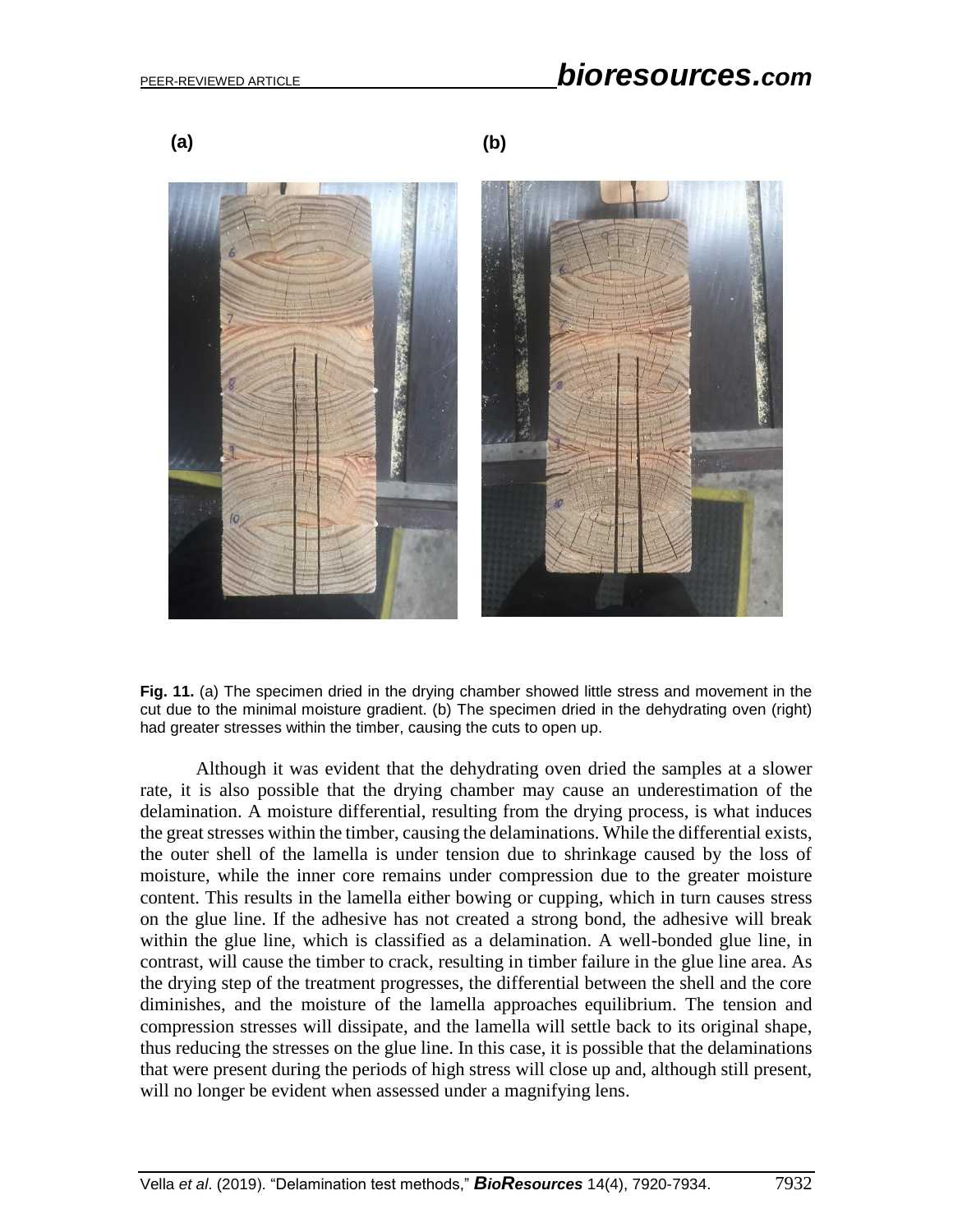## **CONCLUSIONS**

- 1. There was a significant difference between the two methods currently used for assessment of glue laminated structural elements according to AS/NZS 1328.1:1998 (2011) requirements. The drying chamber meets all the requirements of the standard with relation to temperature control, humidity control, and airflow. On the other hand, the dehydrating oven only has the ability for temperature control with no regulation of humidity or airflow over the samples. The outcome is less controlled drying and greater delamination of the samples in the dehydrating oven. The more effective drying capacity of the drying chamber gave a moisture difference that was three times less than the dehydrating oven specimens. The direct relationship between the moisture gradient within the wood and the internal stresses placed upon the timber lamellae would therefore result in decreased stresses on the glueline for samples in the dehydrating chamber. These results demonstrate the need for clarification of the standard procedure to ensure that there is reproducibility of results.
- 2. The two methods tested in this trial were both considered suitable given the ambiguity of the Australian standard yet resulted in significantly different levels of delamination.
- 3. The results showed that the current version of the standard (AS/NZS 1328.1:1998 2011) requires further research and redrafting. This will ensure that there is sufficient clarity in the methodology for better testing uniformity among testing bodies.

## **REFERENCES CITED**

- Aicher, S., Christian, Z., and Stapf, G. (2015). "Creep testing of one-component polyurethane and emulsion polymer isocyanate adhesives for structural timber bonding," *Forest Products Journal* 65(1-2), 60-71. DOI: 10.13073/FPJ-D-14-00040
- AS/NZS 1080.1:2012 (2012). "Timber Methods of test Method 1: Moisture content," Standards Australia Limited, Sydney, Australia.
- AS/NZS 1328.1:1998 (Incorporating Amendment No. 1) (2011). "Glued laminated structural timber. Part 1: Performance requirements and minimum production requirements," Standards Australia Limited, Sydney, Australia.
- ASTM D2559-12a (2012). "Standard specification for adhesives for bonded structural wood products for use under exterior exposure conditions," ASTM International, West Conshohocken, PA, USA.
- BS EN 14080 (2014). "Timber structures. Glued laminated timber and glued solid timber. Requirement," European Committee for Standardization, Brussels, Belgium.
- ISO 12580 (2007). "Timber structures Glued laminated timber Methods of test for glue-line delamination," International Organization for Standardization, Geneva, Switzerland.